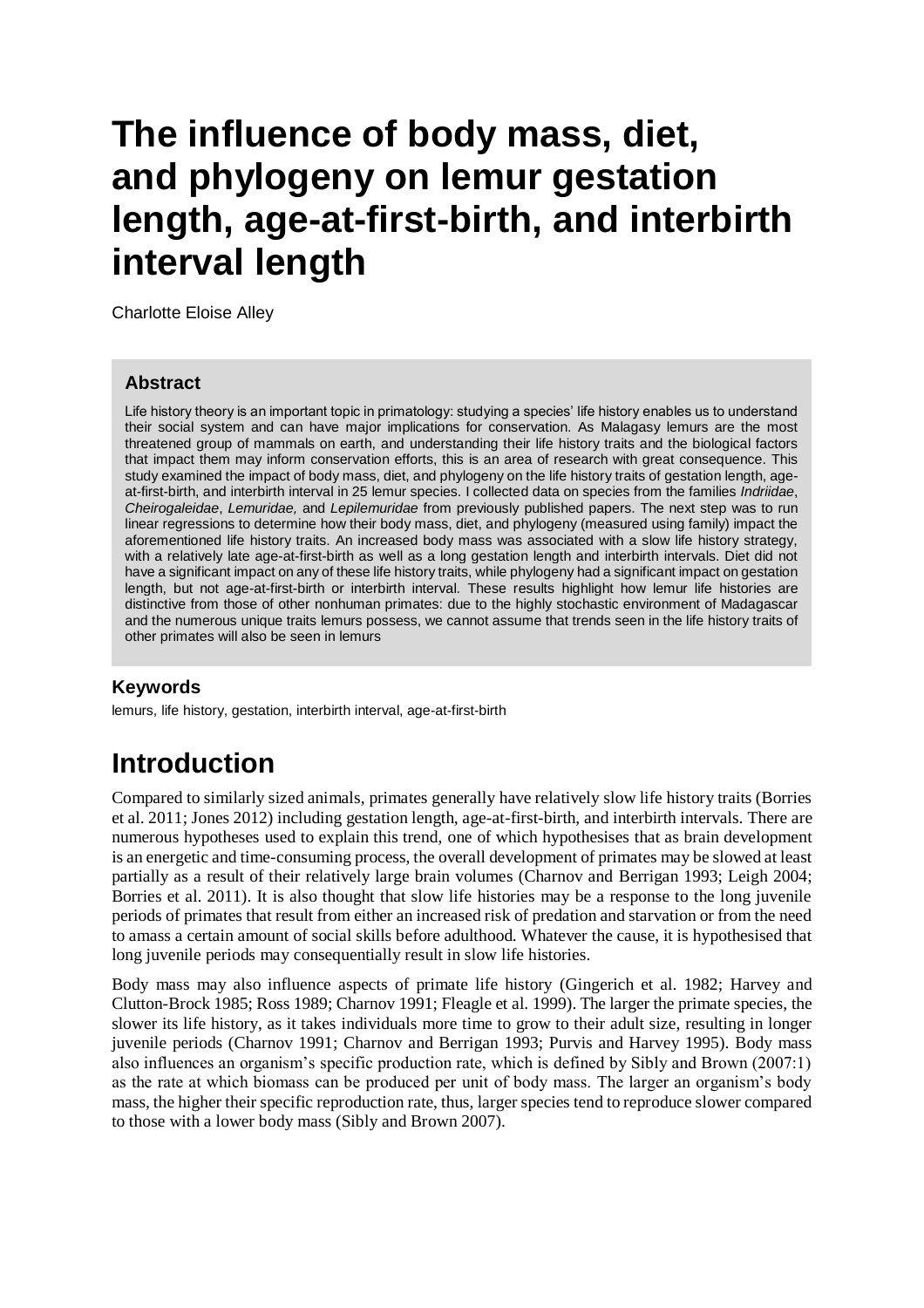Diet is another factor that is widely thought to influence life history traits, although its influence is less clear given the existence of two conflicting hypotheses (Borries et al. 2011). The first suggests that a primates' basal metabolic rate (BMR) is correlated with the timing of life history events (i.e. a slower BMR is associated with a slower life history) (Ross 1992; Borries et al. 2011). For example, as folivorous primates ingest a diet that is primarily 'low quality' leaves, they are also thought to have a slow BMR compared to frugivores, and therefore slower life histories (Young et al. 1990; Ross 1992; Snodgrass et al. 2007; Borries et al. 2011). However, contrary to this hypothesis, the ecological aversion hypothesis predicts that folivorous species may actually have faster life histories than frugivorous species (Godfrey et al. 2004; Borries et al. 2011) owing to their reduced feeding competition and less seasonal food supply, resulting in juvenile folivores being less vulnerable to starvation than frugivores (Borries et al. 2011; O'Mara 2015). This theory, however, is also being contested as recent research shows that folivorous primates may show similar feeding competition to frugivores (Borries et al. 2011; Dröscher and Kappeler 2014).

Phylogeny is another factor thought to have significant impact on life history traits, and comparative studies are often done under the assumption that this is the case (Stearns 1983; Gittleman et al. 1996; Kamilar and Cooper 2013). Many characteristics that are inherited from a common ancestor, including both life history and ecological traits, are more similar among closely related taxa (Kappeler 1996; Kamilar and Cooper 2013). There is some evidence, however, that at least for ecological traits, this may not always be the case across primates, as it does not always apply to lemurs. Fleagle et al. (1999) studied a large number of different primates and found little correlation between lemur phylogeny and ecology, which was not the case for the other primates in the study. This trend may be explained by the large degree of variation between lemur environments, where closely related lemur species are often found in different environments and occupying different ecological niches (Fleagle et al. 1999; Kamilar and Muldoon 2010; Kamilar and Cooper 2013).

Lemurs are endemic to Madagascar, which has a highly stochastic environment, with variable rain patterns, frequent droughts and a high frequency of cyclones (Wright 1999; Richard et al. 2002). This stochasticity has had a major impact on lemur evolution and lemurs have evolved unique adaptations that allow them to survive in this harsh environment (Wright 1999). Some of these adaptations include: high rates of folivory, female dominance, a low metabolic rate, and the ability to enter torpor (Wright 1999; Richard et al. 2002). Additionally, many species of lemurs have highly seasonal breeding to align the period of maximum parental investment with the period of maximum food availability (Wright 1999). These adaptations likely have a large impact on the life history traits of lemurs (Wright 1999). In fact, while lemurs are generally thought to have relatively fast life histories compared to other primates, lemur life history traits can range from the slow to fast end of the continuum (Richard et al. 2002; Catlett et al. 2010). For example, *Propithecus verreauxi verreauxi* tend to have a longer lifespan than species of other mammals and a longer reproductive lifespan than other similarly-sized primate species (Richard et al. 2002). Trying to tease apart the predictors of lemur life history is important because lemurs are the most threatened group of mammals on earth (Schwitzer et al. 2014) and as life history traits can provide a good indication of how vulnerable a species is to extinction (Matthews et al. 2011), understanding them is vital to conservation efforts.

This paper aims to determine the effect of 1) body mass, 2) diet, and 3) phylogeny on gestation length, interbirth interval, and age-at-first-birth of lemurs. These traits were specifically chosen as they provided enough data points for further analysis. I predicted that, despite the unique nature of lemurs and their environment, body mass and phylogeny would have a significant impact on all life history traits studied. Specifically, I expect a greater body mass to be associated with a slower life history strategy (as indicated by a longer gestation period, a later age-at-first-birth and longer interbirth intervals). I also predicted that diet would have a significant impact on the lemur life history traits. Specifically, I expected folivorous species to have a relatively slow life history strategy due to a slow BMR. I suspected that a hypothesis such as the ecological aversion hypothesis, which relates to food competition, would be unlikely to apply to species in an environment as stochastic as Madagascar. Additionally, I expected that the four lemur families included in this study (*Indriidae*, *Cheirogaleidae*, *Lemuridae,* and *Lepilemuridae*) would differ significantly in life history traits.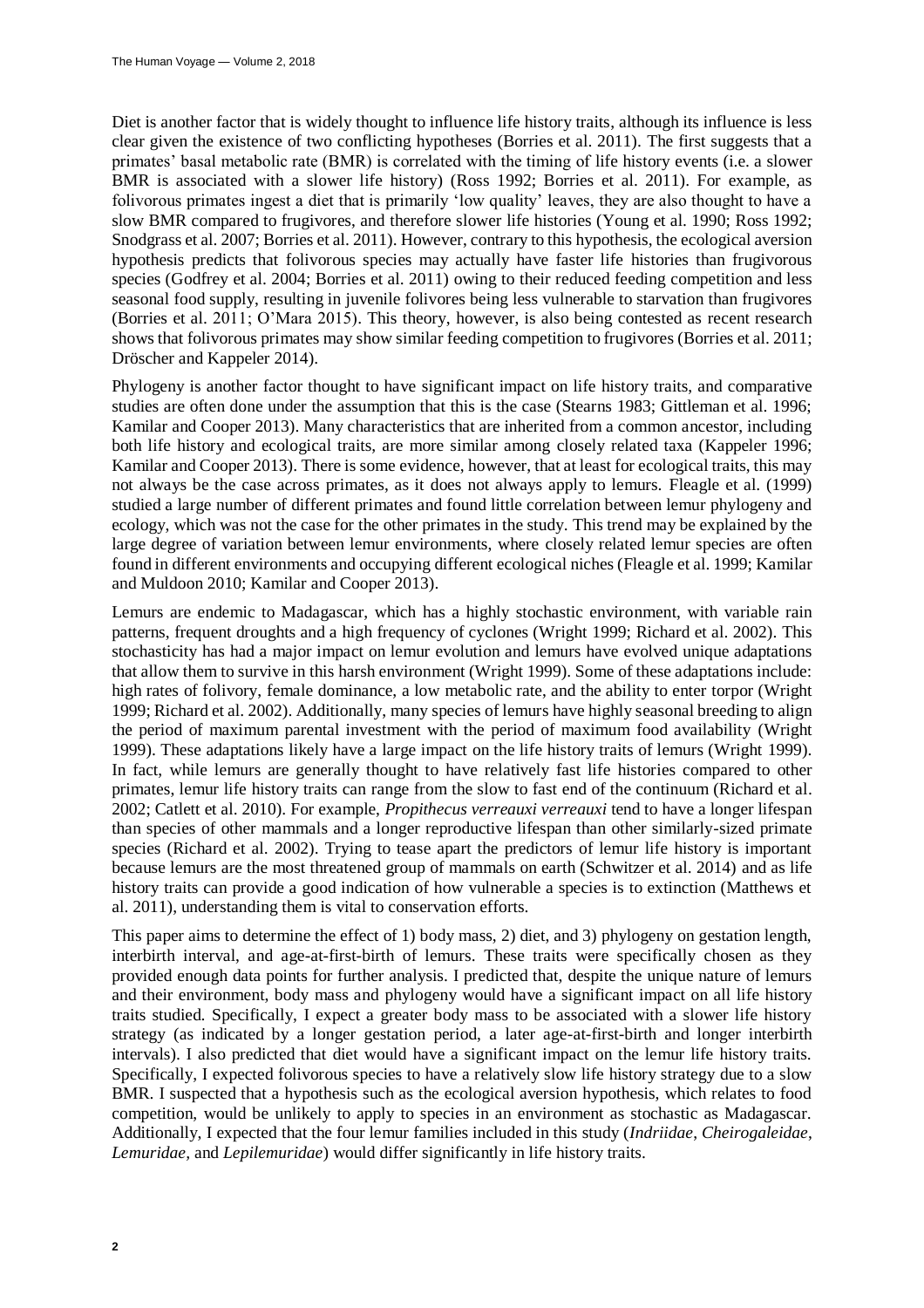## **Materials and Methods**

### **Data Collection**

The methods used in this paper are based largely on those of Borries et al. (2011). I collected data on relevant variables from previously published papers (Table 1.1). Diet classifications were made based on what item makes up the largest component of the species' diet. It should be noted that this method of gathering data from multiple sources can be problematic, as there will always be variation in the quality of data (Harvey and Clutton-Brock 1985; Patterson et al. 2014). Different sources may record different values for the same life history trait due to variation in the way the trait is measured (Borries et al. 2013). This is an intrinsic limitation to this method which could not be avoided, although steps were taken to minimise its impact. For example, although captive data were used for body mass, data for all other variables were preferentially taken from wild populations, with captive data only being used where wild data were unavailable. Furthermore, no data were taken from databases, as they are often not frequently updated and may therefore contain outdated information (Borries et al. 2011). In addition, reported values for gestation length and interbirth interval often varied between populations of the same species. When this occurred, I used the overall mean of these values for the final statistical analysis. For gestation length, the largest difference between two values was 0.10 year for *Lepilemur ruficaudatus,* while for interbirth intervals, the largest difference was 0.5 years for *Propithecus verreauxi.* Another intrinsic limitation that should be considered is that it is not easy to measure gestation length in primates (Patterson et al. 2014). Researchers are not always present for parturition and female mating behaviour cannot be used to determine conception (Patterson et al. 2014). Again, it is impossible to avoid this problem but it should be kept in mind while considering the results. Overall, I collected data on 25 species belonging to the families *Indriidae*, *Cheirogaleidae*, *Lemuridae,* and *Lepilemuridae* (Table 1.2).

|                       | <b>Variable</b>     | Units or<br>categories                                  | <b>Description</b>                                                                                                                                                                                                                                                                                                                                                                                        |  |
|-----------------------|---------------------|---------------------------------------------------------|-----------------------------------------------------------------------------------------------------------------------------------------------------------------------------------------------------------------------------------------------------------------------------------------------------------------------------------------------------------------------------------------------------------|--|
| independent variables | body mass           | kg                                                      | Only studies that used adult female body mass without including<br>adult males were used.                                                                                                                                                                                                                                                                                                                 |  |
|                       | diet                | folivorous<br>(including)<br>bamboo) and<br>frugivorous | Lemur species were divided into different categories depending<br>on their dietary patterns: folivory and frugivory. Dietary patterns<br>were determined based on the food item that is the largest<br>component of their diet. Bamboo specialists were treated as<br>folivores. The diet of Mirza coquereli was not included, as it is<br>the only omnivorous species used in this study (Viguier 2004). |  |
|                       | phylogeny           | family                                                  | Species were divided into families using the lemur taxonomy<br>described by Mittermeier et al. (2008).                                                                                                                                                                                                                                                                                                    |  |
| dependent variables   | age-at-first-birth  | years                                                   | This was collected for females only. As there are relatively few<br>studies that provide this information, when this information was<br>unavailable, age of female first mating was used instead.                                                                                                                                                                                                         |  |
|                       | interbirth interval | years                                                   | This was defined as the period of time between a female<br>successfully giving birth two times in succession (Harvey and<br>Clutton-Brock 1985).                                                                                                                                                                                                                                                          |  |
|                       | gestation length    | years                                                   | Data were collected from both behavioural and hormonal<br>studies.                                                                                                                                                                                                                                                                                                                                        |  |

|  | Table 1.1: Variables in this study |  |  |
|--|------------------------------------|--|--|
|--|------------------------------------|--|--|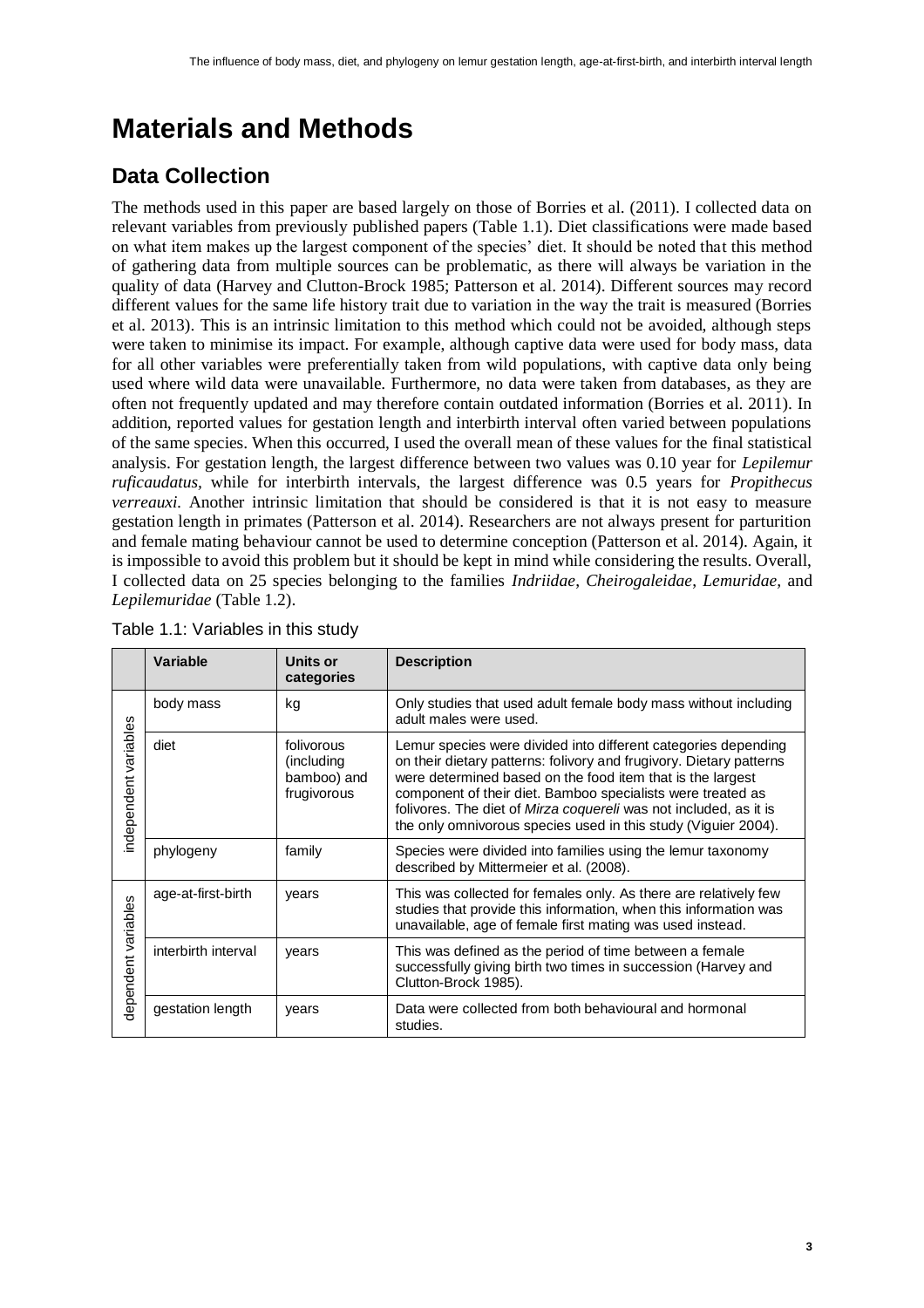|                | <b>Gestation</b><br>length |              | Age-at-first-<br>birth |                | Interbirth<br>interval |                             | <b>Body</b><br>mass |              | <b>Diet</b> |                      |              |
|----------------|----------------------------|--------------|------------------------|----------------|------------------------|-----------------------------|---------------------|--------------|-------------|----------------------|--------------|
| Family         | <b>Species</b>             | mean<br>(yr) | ref                    | mea<br>n(yr)   | ref                    | mea<br>$\mathsf{n}$<br>(yr) | ref                 | mean<br>(kg) | ref         | type                 | ref          |
|                | Cheirogaleus major         | 0.19         | $\mathbf{3}$           | 1.75           | 32                     | 1                           | 3                   | 0.362        | 26          | frugivore            | 32           |
|                | Cheirogaleus medius        | 0.17         | 3                      |                |                        | 1                           | 3                   | 0.282        | 26          | frugivore            | 4            |
|                | Microcebus rufus           | 0.156        | $\overline{c}$         |                |                        |                             |                     | 0.067        | 26          | frugivore            | $\mathbf{1}$ |
| Cheirogaleidae | Microcebus murinus         | 0.1686       | 2; 3                   | 0.83           | $\overline{7}$         | 1                           | 3                   | 0.063        | 26          | frugivore            | 18           |
|                | Mirza coquereli            | 0.247        | 3; 27                  | 0.89           | 27                     | 1                           | 3                   | 0.326        | 26          |                      |              |
|                | Avahi laniger              | 0.43         | 3                      | 3              | 32                     | 1                           | 3                   | 1.32         | 26          | folivore             | 30           |
|                | Indri indri                | 0.42         | $\sqrt{3}$             | 8              | 24                     | $\overline{2}$              | 3                   | 6.84         | 26          | folivore             | 30           |
|                | Propithecus<br>coquereli   | 0.433        | 21                     |                |                        |                             |                     |              |             | frugivore            | 31           |
| Indriidae      | Propithecus diadema        | 0.5          | $\mathbf{3}$           | $\overline{4}$ | 10                     | 1.78                        | 3; 23               | 6.12         | 26          | folivore             | 30           |
|                | Propithecus<br>tattersalli | 0.51         | 3                      |                |                        | 1                           | 3                   | 3.463        | 26          | frugivore            | 31           |
|                | Propithecus<br>verreauxi   | 0.43         | $\sqrt{3}$             |                |                        | 1.25                        | 3; 25               | 3.615        | 26          | folivore             | 30           |
|                | Eulemur coronatus          | 0.34         | 15                     |                |                        |                             |                     | 1.35         | 26          | frugivore            | 30           |
|                | Eulemur collaris           |              |                        |                |                        |                             |                     |              |             | frugivore            | 5            |
|                | Eulemur fulvus             | 0.43         | 3                      | 4              | 23                     | 1.1                         | 13; 22              | 2.077        | 26          | frugivore            | 30           |
|                | Eulemur macaco             | 0.34         | 3                      |                |                        | 1                           | 3                   | 2.135        | 26          | frugivore            | 30           |
|                | Eulemur mongoz             |              |                        | 0.36           | 3                      |                             |                     | 1.585        | 26          | frugivore            | 30           |
| Lemuridae      | Eulemur rubriventer        | 0.34         | $\sqrt{3}$             | 5.5            | 16                     | 1                           | 3                   | 1.94         | 26          | frugivore            | 30           |
|                | Hapalemur aureus           |              |                        | $\overline{c}$ | 20                     |                             |                     | 1.39         | 26          | folivore<br>(bamboo) | 29           |
|                | Hapalemur griseus          | 0.38         | $\mathbf{3}$           |                |                        | 1                           | 3                   | 0.787        | 26          | folivore<br>(bamboo) | 29; 30       |
|                | Lemur catta                | 0.38         | 17                     | 2.5            | 11; 17                 | 1                           | 17; 28              | 2.205        | 26          | frugivore            | 30           |
|                | Hapalemur simus            |              |                        | 3              | 9                      | 1                           | 9                   | 1.3          | 26          | folivore<br>(bamboo) | 29           |
|                | Varecia variegata          | 0.28         | 3                      | $\overline{c}$ | 8                      | 1                           | 3                   | 3.515        | 26          | frugivore            | 30           |
|                | Lepilemur leucopus         | 0.48         | 12                     |                |                        | 1                           | 12                  | 0.594        | 26          | folivore             | 6            |
|                | Lepilemur mustilinus       | 0.38         | 3                      |                |                        | 1                           | 3                   |              |             | folivore             | 19           |
| Lepilemuridae  | Lepilemur<br>ruficaudatus  | 0.43         | 3; 13                  |                |                        | 1                           | 3; 13               | 0.779        | 26          | folivore             | 14           |

| Table 1.2: Gestation length, age-at-first-birth, and body mass of lemur species |  |  |  |  |  |  |  |
|---------------------------------------------------------------------------------|--|--|--|--|--|--|--|
|---------------------------------------------------------------------------------|--|--|--|--|--|--|--|

Data were collected from previously published papers, when more than one reference was used the average value is recorded. [1] Atsalis 1999 [2] Blanco 2010 [3] Catlett et al. 2010 [4] Curtis and Zaramody 1998 [5] Donati et al. 2007 [6] Dröscher 2014 [7] Eberle and Kappeler 2004 [8] Foerg 1982 [9] Frasier et al. 2015 [10] Glander et al. 1992 [11] Harvey and Clutton-Brock 1985 [12] Hilgartner 2006 [13] Hilgartner et al. 2008 [14] Hilgartner et al. 2012 [15] Kappeler 1987 [16] Karpanty 2006 [17] Koyama et al. 2001 [18] Lahann 2006 [19] Lehman 2007 [20] Lindenfors 2002 [21] Richard 1978 [22] Overdorf et al. 1999 [23] Pochron et al. 2004 [24] Pollock 1979 [25] Richard et al. 1991 [26] Smith and Jungers 1997 [27] Stranger et al. 1995 [28] Sussman 1991 [29] Tan 1999 [30] Viguier 2004 [31] Wallace et al. 2016 [32] Wright 1992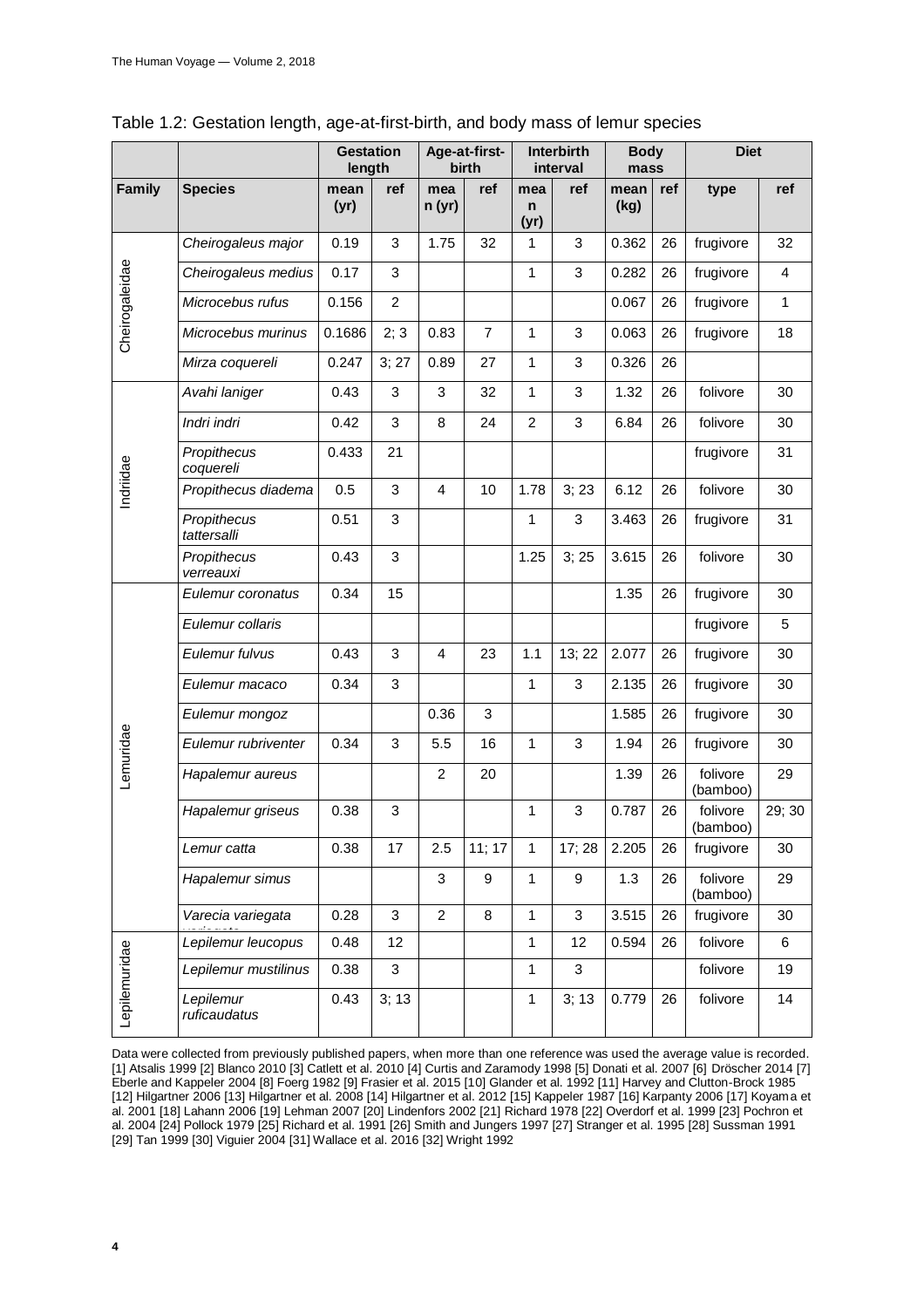#### **Data Analysis**

Three multivariate linear regressions models were constructed, each of which contained the three independent variables (body mass, diet, and phylogeny) along with one of the three dependent variables (age-at-first-birth, interbirth interval, and gestation; Table 1.3). The inclusion of all three independent variables in each regression allowed for the relationship between each variable to be tested while also accounting for any effect the other two variables may have. Regressions were done using the 'lme4' package (Bates et al. 2016) and graphs were made using 'ggplot2' (Wickam 2009) on R v. 3.4.3.

Table 1.3: Statistical analyses

| <b>Analyses</b>                  | Independent variables | Dependent variable  |  |
|----------------------------------|-----------------------|---------------------|--|
| multivariate linear regression 1 | body mass             | age-at-first-birth  |  |
|                                  | diet                  |                     |  |
|                                  | phylogeny             |                     |  |
| multivariatelinear regression 2  | body mass             | interbirth interval |  |
|                                  | diet                  |                     |  |
|                                  | phylogeny             |                     |  |
| multivariate linear regression 3 | body mass             | gestation           |  |
|                                  | diet                  |                     |  |
|                                  | phylogeny             |                     |  |

Source: Data were collected from previously published papers, as seen in footnote for Table 1.2; when more than one reference was used the average value was recorded.

### **Results**

Body mass was a significant predictor of gestation length, interbirth interval, and age-at-first-birth (Table 1.4). A greater body mass was associated with a longer gestation (t = 4.19:  $p < 0.001$ ), longer interbirth intervals (t = 7.57; p < 0.001) and later age-at-first-birth (t = 4.16; p = 0.001) (Table 1.4). Diet did not have a significant impact on any of the life history traits examined while phylogeny only impacted gestation length ( $p = 0.004$ ) (Table 1.4). The most notable difference in the gestation length of the families is that *Cheirogaleidae* species tend to have a considerably short gestation length compared to other families (Figure 1.1).

Table 1.4: The impact of body mass, diet, and phylogeny on lemur gestation, age-at-firstbirth, and interbirth interval.

|                     |           | <b>Regression</b><br>coefficient (B) | <b>Standard</b><br>error | t-value  | p-value |
|---------------------|-----------|--------------------------------------|--------------------------|----------|---------|
| gestation           | body mass | 0.033                                | 0.007                    | 4.19     | < 0.001 |
|                     | diet      | 0.023                                | 0.015                    | 1.52     | 0.147   |
|                     | phylogeny | 0.052                                | 0.015                    | 3.36     | 0.004   |
| age-at-first-birth  | body mass | 0.807                                | 0.194                    | 4.16     | 0.001   |
|                     | diet      | 0.048                                | 0.358                    | 0.134    | 0.895   |
|                     | phylogeny | $-0.207$                             | 0.424                    | $-0.488$ | 0.633   |
| interbirth interval | body mass | 0.135                                | 0.018                    | 7.57     | < 0.001 |
|                     | diet      | 0.056                                | 0.034                    | 1.64     | 0.125   |
|                     | phylogeny | $-0.084$                             | 0.039                    | $-2.15$  | 0.051   |

Source: Data were collected from previously published papers, as seen in the footnote for Table 1.2; when more than one reference was used the average value was recorded. Regressions were done using the 'lme4' package of R v. 3.4.3.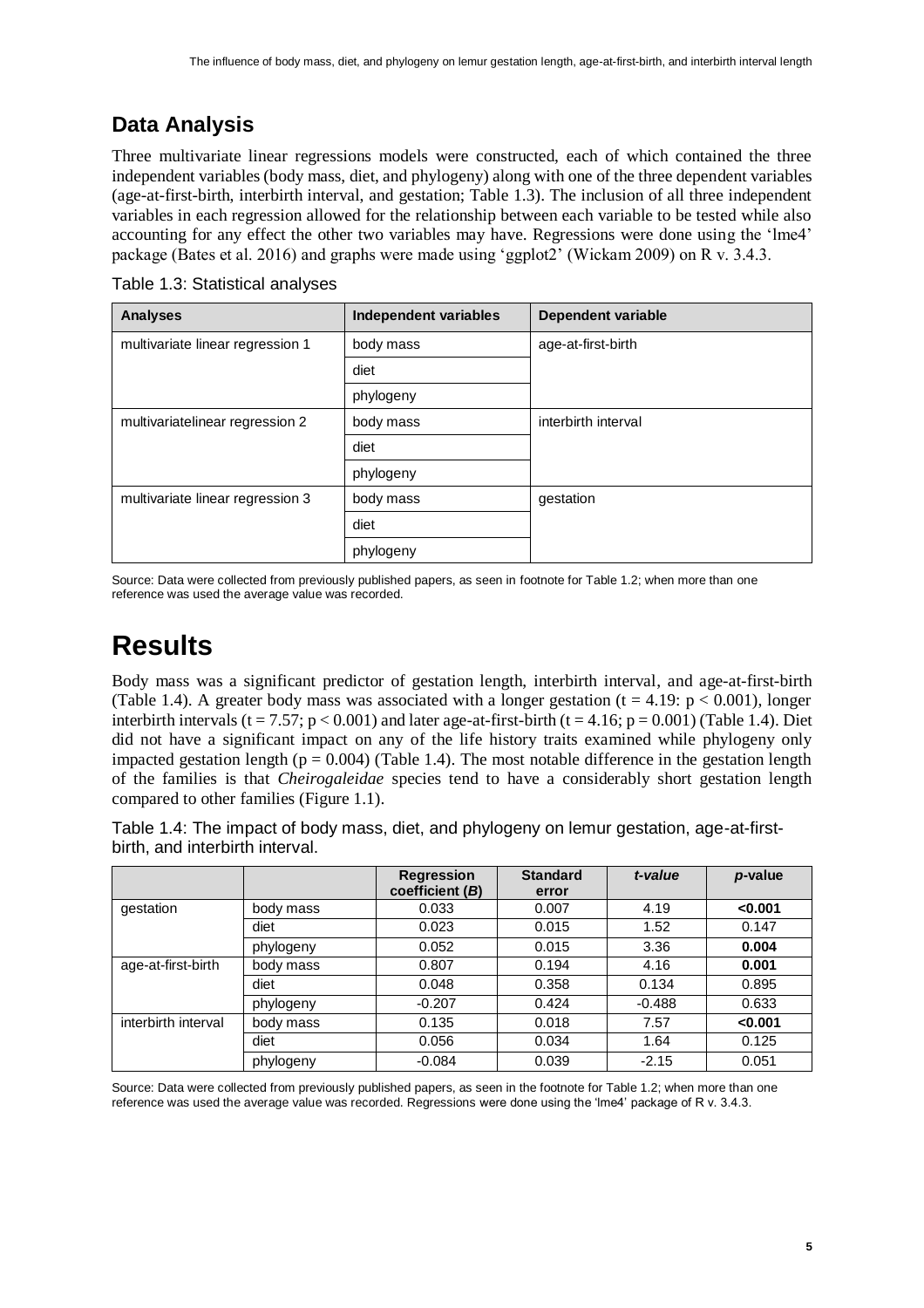

Figure 1.1: Phylogeny as a predictor of lemur gestation. Gestation length significantly varies between families ( $p = 0.012$ ).

Source: This was created using 'ggplot2' in R v. 3.4.3.

## **Discussion**

The results supported my first hypothesis that body mass would have a significant impact on all the life history traits examined, with higher body mass being associated with a slower life history strategy. However, it did not support my prediction that diet would also have a significant impact on these same traits. Additionally, my third hypothesis was only partially supported in that only gestation length was significantly impacted by phylogeny.

My results show that adult body mass is a predictor of lemur life history variables in the lemur species used in this study. This supports the many previous studies done across primate taxa that show the same result: body mass is a significant predictor of life history strategy (Stearns 1983; Harvey and Clutton-Brock 1985; Ross 1992; Richard et al. 2002; Borries et al. 2011). This is likely because larger primates take longer to grow into their full adult body size prior to their first reproduction. This is then expected to delay age-at-first-birth and generally slow all reproductive traits (Charnov 1991; Charnov and Berrigan 1993; Purvis and Harvey 1995).

In terms of diet, I had expected that folivorous species would have slower life history traits as they have a slower BMR (Young et al. 1990; Ross 1992; Snodgrass et al. 2007; Borries et al. 2011) and I did not expect the ecological aversion hypothesis to hold true in this case given that Madagascar is a highly stochastic environment with variable levels of food availability (Wright 1999; Richard et al. 2002), making the application of a theory relating to resource competition complex. However, it is recognised there are also problems with the assumption that folivorous primates tend have a low BMR and therefore slow life histories. For example, folivorous species have evolved mechanisms to help them digest leaves (i.e. a specialised digestive tract) and as such they may not require slower BMRs and thus should not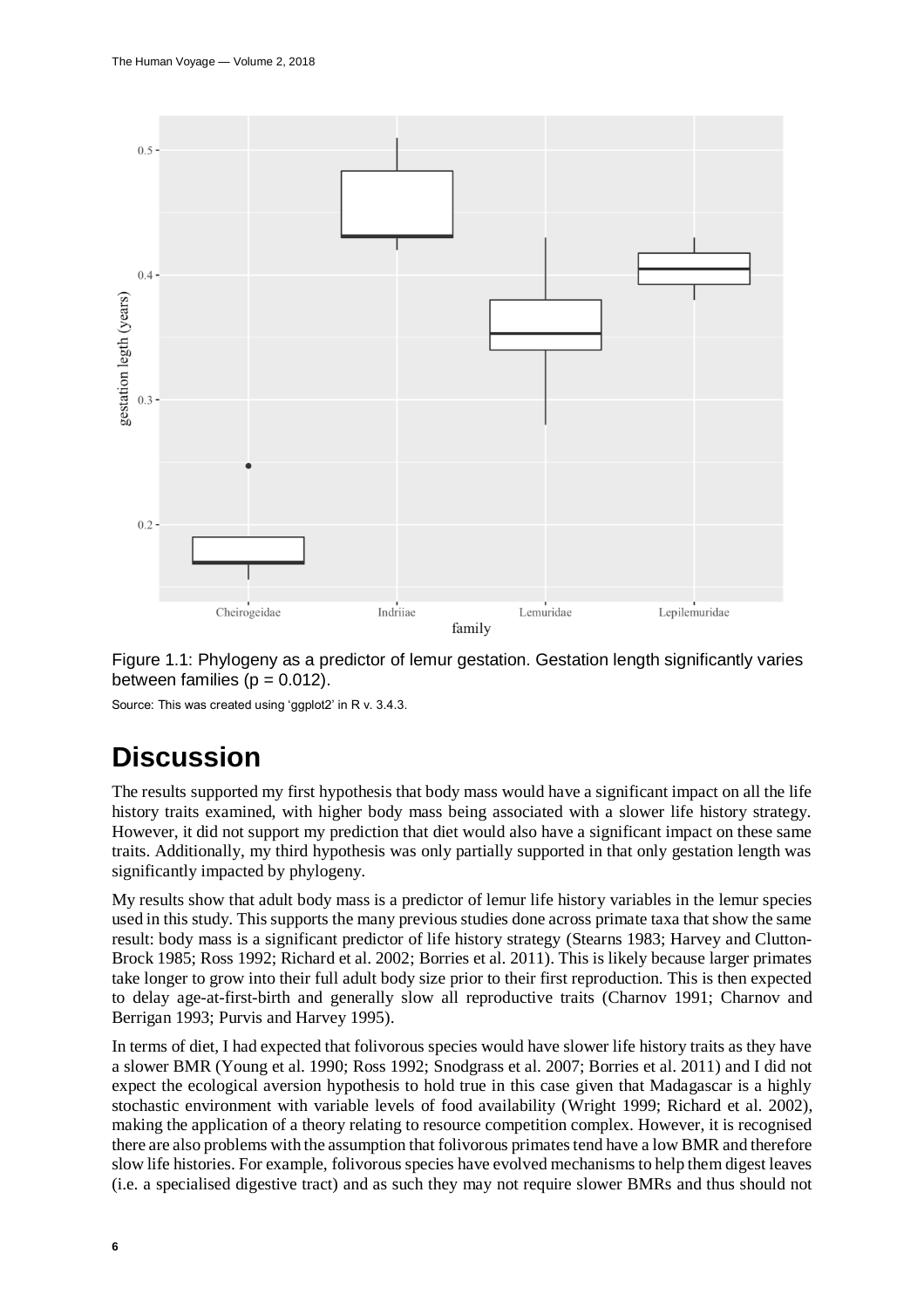have slower life histories (Ross 1992; Snodgrass et al. 2007; Borries et al. 2011). It should also not be ignored that there may be factors other than diet that impact the life history traits of folivorous primates. For example, many folivorous primates are also arboreal and therefore tend to live fairly sedentary life styles, which is associated with a low BMR (Borries et al. 2011). Arboreal primates also have relatively low mortality rates which is correlated with low fecundity and therefore an overall slow life history (Borries et al. 2011). In particular there are a considerable number of factors that may impact BMR in lemurs, therefore there are also considerable number of factors that may indirectly influence their life history (Wright 1999). For example, there are two genera of lemurs, *Microcebus* and *Cheirogaleus*, that enter into either daily or seasonal torpor, which is a period of hibernation-like behaviour in which they lower their BMR (Wright 1999; Schmid et al. 2000; Schmid and Ganzhorn 2009). Lemurs enter torpor to cope with the low temperatures and scarce food associated with the dry season of Madagascar (Wright 1999; Schmid et al. 2000). Both folivorous and frugivorous primates exhibit torpor, so the impact it has on BMR is not limited to species of any particular dietary pattern (Wright 1999; Schmid et al. 2000). Having a larger number of factors that influence BMR in lemurs compared to other primates may lead to a diminished impact of diet on BMR in this study, and therefore warrants further investigation.

The results did not support my hypothesis that phylogeny would have a significant impact on lemur age-at-first-birth and interbirth interval. This suggests that in lemurs these traits may instead be influenced by ecological or social factors as is seen in some other primates. For example, in *Macaca mulatta* higher ranked females reproduce earlier than their peers due to their better access to resources (Wilson et al. 1983) and it is possible this same trend may be seen in lemurs with dominance having more of an impact on this variable. Similarly, interbirth interval may be less constrained by phylogeny and more impacted by resource availability (Wright et al. 2015), maternal age (Roof et al. 2005) and offspring survival (Fürtbauer et al. 2010).

Unlike age-at-first-birth and interbirth interval, gestation length was significantly influenced by phylogeny. *Cheirogaleidae* species had noticeably shorter gestation lengths than the other three families examined. This family also has a relatively small body mass compared to the others, with an average of just 0.22 kg, compared to the 2 kg average body mass of the other families*.* Based on the influence of body mass alone we would expect *Cheirogaleidae* to have a relatively fast life history strategy with short gestation lengths (Charnov 1991; Charnov and Berrigan 1993; Purvis and Harvey 1995). However, my model found an impact of phylogeny independent of body mass indicating its standalone influence on gestation length. It could be that variation between the gestation length in each family is caused by species in each family being found in different environmental conditions. However, considering the lack of correlation between lemur phylogeny and ecology this seems unlikely (Fleagle et al. 1999).

## **Conclusion**

My results showed that lemurs with a greater body mass tend to also have a slower life history strategy, with longer gestation lengths, interbirth intervals and age-at-first-birth. While there was no surprise with regards to body size—it is well recognised that larger animals have an overall slower reproduction rates (Charnov 1991; Charnov and Berrigan 1993; Purvis and Harvey 1995; Sibly and Brown 2007) this does pose a problem for these species, as large-bodied primates are also the most vulnerable to hunting pressure and habitat loss (Peres 1990). As these animals are often the first to disappear following a disturbance—and will take the longest to return due to slow rates of reproduction—these species warrant special conservation attention.

Future research would benefit from considering the potential for other factors, such as social rank and resource availability, to influence lemur life history traits. Furthermore, future research on lemur life histories should also consider the unique characteristics of lemurs, such as torpor, and the impact these traits may have on their life history traits. Due to the unique traits possessed by lemurs, the results of this study indicate that trends seen in the life history traits of other primates do not necessarily apply to lemurs. Future research that considers this could greatly expand our understanding of lemur life history traits and the factors that impact them.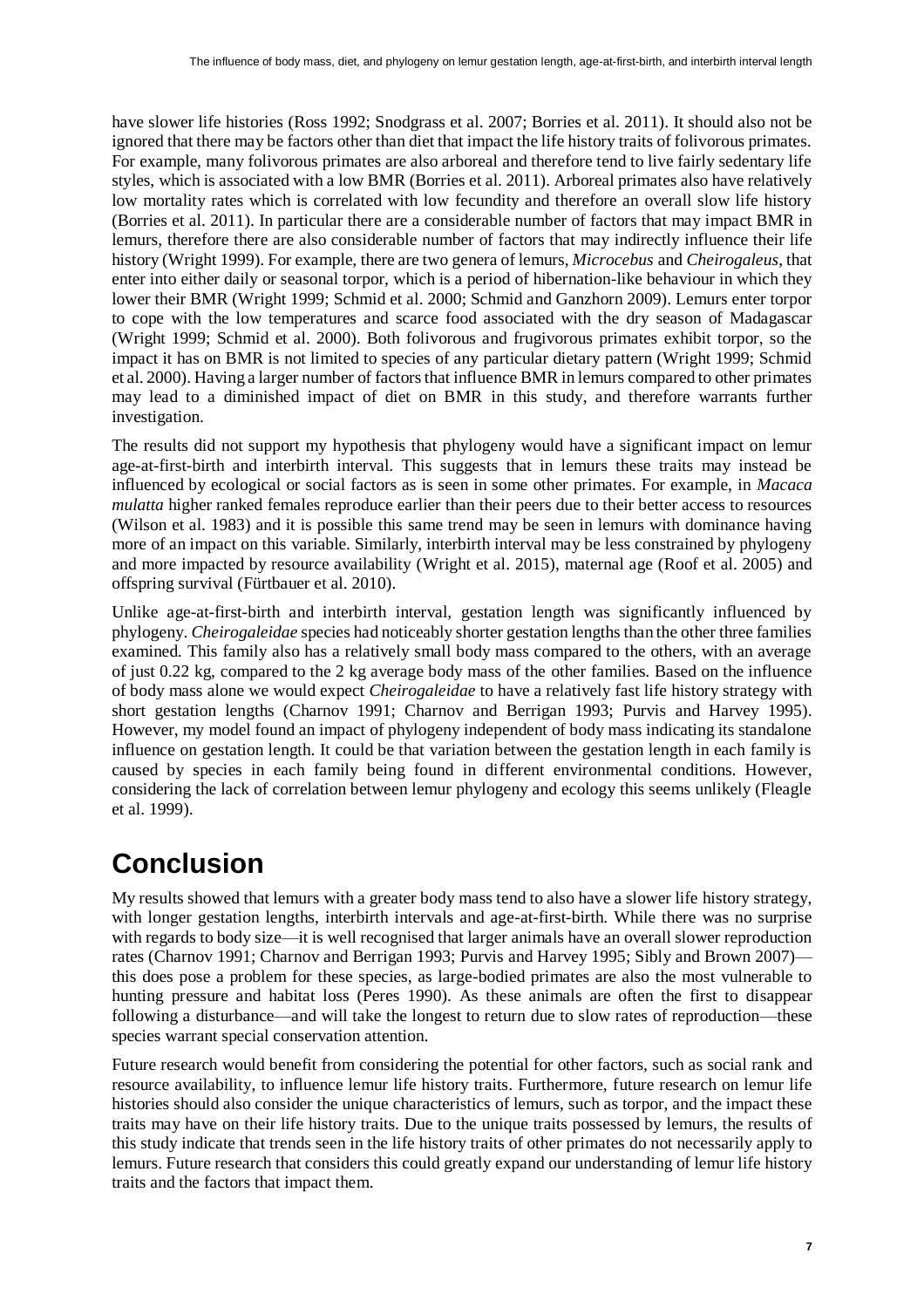### **References**

- Atsalis S. 1999. Diet of the brown mouse lemur (*Microcebus rufus*) in Ranomafona National Partk, Madagascar. Int J Primatol. 20(2):193–229. [doi.org/10.1023/A:1020518419038](https://doi.org/10.1023/A:1020518419038)
- Bates D, Machler M, Bolker B, Walker S. 2016. Fitting linear mixed-effects models using lme4. J Stat Softw. 67(1):1–48[. doi.org/10.18637/jss.v067.i01](https://doi.org/10.18637/jss.v067.i01)
- Blanco MB. 2010. Reproductive biology of mouse and dwarf lemurs of eastern Madagascar, with an emphasis on brown mouse lemurs (*Microcebus rufus*) at Ranomafana National Park, a southeastern rainforest [Doctoral thesis]. University of Massachusetts.
- Borries C, Gordon DA, Koenig A. 2013. Beware of primate life history data: A plea for data standards and a repository. PLoS ONE. 8(6):e67200. [doi.org/10.1371/journal.pone.0067200](https://doi.org/10.1371/journal.pone.0067200)
- Borries C, Lu A, Ossi-Lupo K, Larney E, Koeing A. 2011. Primate life histories and dietary adaptations: A comparison of Asian colobines and macaques. Am J Phys Anthropol. 114(2):286–299. [doi.org/10.1002/ajpa.21403](https://doi.org/10.1002/ajpa.21403)
- Catlett KK, Schwartz GT, Godfrey LR, Lungers WL. 2010. "Life history space": A multivariate analysis of life history variation in extant and extinct Malagasy lemurs. Am J Phys Anthropol. 142:391–404. [doi.org/10.1002/ajpa.21236](https://doi.org/10.1002/ajpa.21236)
- Charnov EL. 1991. Evolution of life history variation among female mammals. Proc Natl Acad Sci USA*.* 88(4):1134–1137[. doi.org/10.1073/pnas.88.4.1134](https://doi.org/10.1073/pnas.88.4.1134)
- Charnov EL, Berrigan D. 1993. Why do female primates have such long lifespans and so few babies? Or life in the slow lane. Evol Anthropol. 1(6):191–194. [doi.org/10.1002/evan.1360010604](https://doi.org/10.1002/evan.1360010604)
- Curtis DJ, Zaramody A. 1998. Group size, home range use, and seasonal variation in the ecology of *Eulemur mongoz*. Int J Primatol. 19(5):811–835. [doi.org/10.1023/A:1020341312735](https://doi.org/10.1023/A:1020341312735)
- Donati G, Bollen A, Borgognini-Tarli SM, Ganzhorn JU. 2007. Feeding over the 24-h cycle: Dietary flexibility of cathemeral collared lemurs (*Eulemur collaris*). Behav Ecol Sociobiol. 61:1237–1251. [doi.org/10.1007/s00265-007-0354-x](https://doi.org/10.1007/s00265-007-0354-x)
- Dröscher I. 2014 Behavioral and feeding ecology of a small-bodied folivorous primate (*Lepilemur leucopus*) [Doctoral thesis]. Georg-August-Universität Göttingen.
- Dröscher I, Kappeler PM. 2014. Competition for food in a solitarily foraging folivorous primate (*Lepilemur leucopus*)? Am J Primatol. 76(9):842–854. [doi.org/10.1002/ajp.22272](https://doi.org/10.1002/ajp.22272)
- Eberle M, Kappeler PM. 2004. Sex in the dark: Determinants and consequences of mixed male mating tactics in *Microcebus murinus*, a small solitary nocturnal primate. Behav Ecol Sociobiol. 57:77–90. [doi.org/10.1007/s00265-004-0826-1](https://doi.org/10.1007/s00265-004-0826-1)
- Fleagle JG, Janson C, Reed KE. 1999. Phylogenetic and temporal perspectives on primate ecology. In: JG Fleagle, CH Janson, KE Reed, editors. Primate communities*.* Cambridge (UK): Cambridge University Press. pp. 92– 115. [doi.org/10.1017/CBO9780511542381.007](https://doi.org/10.1017/CBO9780511542381.007)
- Foerg R. 1982. Reproductive behavior in *Varecia variegate*. Folia Primatol*.* 38:108–121. [doi.org/10.1159/000156047](https://doi.org/10.1159/000156047)
- Frasier CL, Rakotonirina JN, Razanajatovo LG, Nasolonjanahary TS, Rasolonileniraka, Mamiaritiana SB, Ramarolahy JF, Louis EE. 2015. Expanding knowledge on life history traits and infant development in the greater bamboo lemur (*Prolemur simus*): Contributions from Kianjavato, Madagascar. Primate Conserv. 29:75–86. [doi.org/10.1896/052.029.0110](https://doi.org/10.1896/052.029.0110)
- Fürtbauer I, Schülke O, Heistermann M, Ostner J. 2010. Reproductive and life history parameters of wild female *Macaca assamensis*. Int J Primatol. 31(4):501–517. [doi.org/10.1007/s10764-010-9409-3](https://doi.org/10.1007/s10764-010-9409-3)
- Gingerich PD, Smith BH, Rosenberg K. 1982. Allometric scaling in the dentition of primates and prediction of body weight from tooth size in fossils. Am J Phys Anthropol. 58(1):81–100[. doi.org/10.1002/ajpa.1330580110](https://doi.org/10.1002/ajpa.1330580110)
- Gittleman JL, Anderson CG, Kot M, Luh HK. 1996. Phylogenetic lability and rates of evolution: A comparison of behavioural, morphological and life history traits. In: EP Martins, editor. Phylogenies and the comparative method in animal behavior*.* New York: Oxford University Press. pp. 166–205.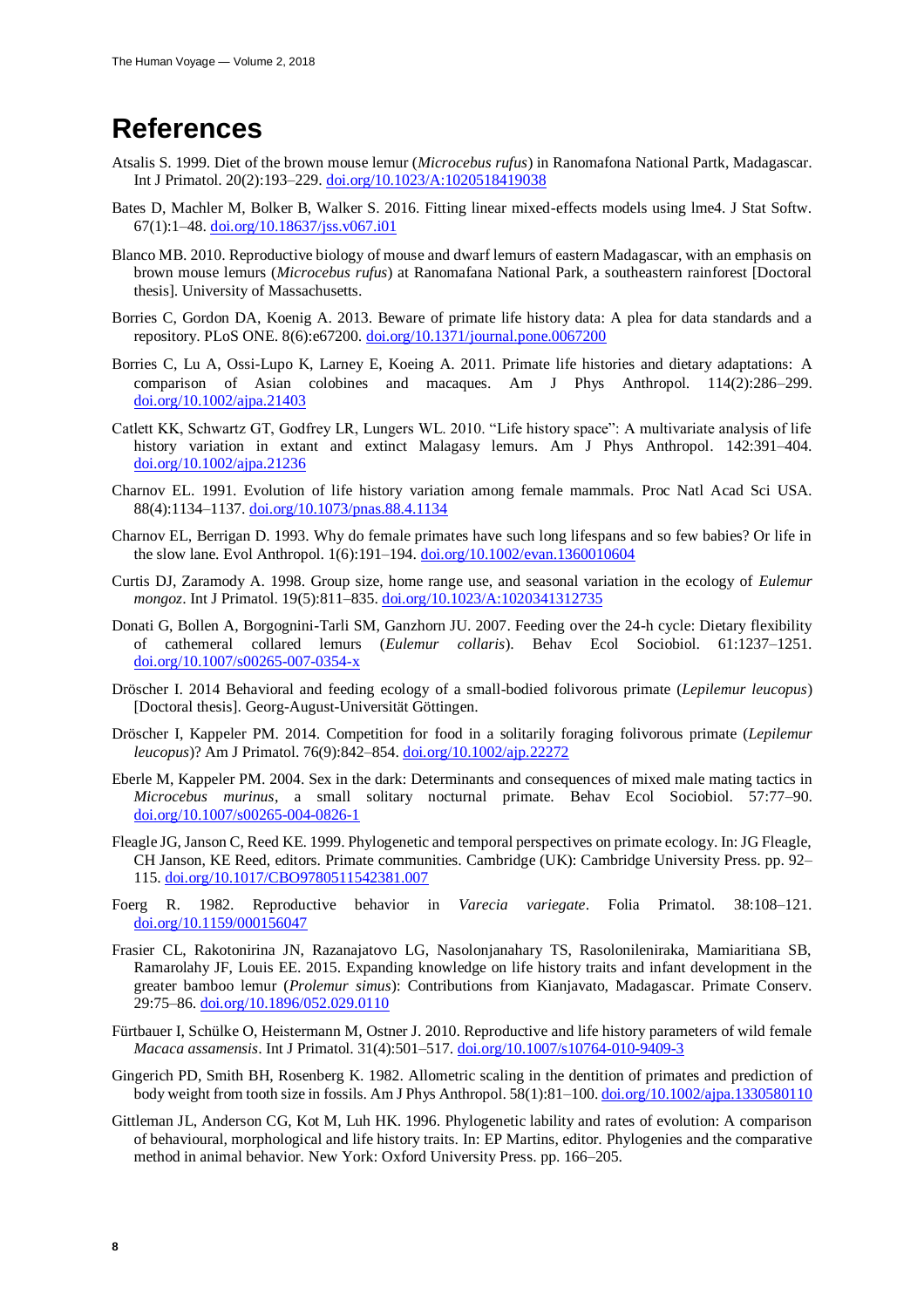- Glander KE, Wright PC, Merenlender A, Daniels PS. 1992. Morphometrics and testicle size of rain forest lemur species from southeastern Madagascar. J Hum Evol. 22:1–17. [doi.org/10.1016/0047-2484\(92\)90025-5](https://doi.org/10.1016/0047-2484(92)90025-5)
- Godfrey LR, Samonds KE, Jungers LW, Sutherland MR, Irwin MR. 2004. Ontogenetic correlates of diet in Malagasy lemurs. Am J Phys Anthropol. 123(3):250–276. [doi.org/10.1002/ajpa.10315](https://doi.org/10.1002/ajpa.10315)
- Harvey PH, Clutton-Brock TH. 1985. Life history variation in primates. Evolution*.* 39(3):559–581. [doi.org/10.1111/j.1558-5646.1985.tb00395.x](https://doi.org/10.1111/j.1558-5646.1985.tb00395.x)
- Hilgartner R. (2006). Living apart together: Pair-living in red-tailed sportive lemurs (*Lepilemur ruficaudatus*) [Doctoral dissertation]. Universität Ulm.
- Hilgartner R, Claudia F, Kappeler PM, Zinner D. 2012. Determinants of pair-living in red-tailed sportive lemurs (*Lepilemur ruficaudatus*). Ethology. 118(5):466–479. [doi.org/10.1111/j.1439-0310.2012.02033.x](https://doi.org/10.1111/j.1439-0310.2012.02033.x)
- Hilgartner R, Zinner D, Kappeler PM. 2008. Life history traits and parental care in *Lepilemur ruficaudatus*. Am J Phys Anthropol. 70:2–11.
- Jones JH. 2012. Primates and the evolution of long-slow life histories. Curr Biol*.* 21(18):708–717. [doi.org/10.1016/j.cub.2011.08.025](https://doi.org/10.1016/j.cub.2011.08.025)
- Kamilar JM, Cooper N. 2013. Phylogenetic signal in primate behaviour, ecology and life history. Philos Trans R Soc Lond B Biol Sci. 368(1618):20120341. [doi.org/10.1098/rstb.2012.0341](https://doi.org/10.1098/rstb.2012.0341)
- Kamilar JM, Muldoon KM. 2010. The climatic niche diversity of malagasy primates: A phylogenetic perspective. PLoS ONE. 5(6):e11073. [doi.org/10.1371/journal.pone.0011073](https://doi.org/10.1371/journal.pone.0011073)
- Kappeler PM. 1987. Reproduction in the crowned lemur (*Lemur coronatus*) in captivity. Am J Primatol. 12:497– 503. [doi.org/10.1002/ajp.1350120405](https://doi.org/10.1002/ajp.1350120405)
- Kappeler PM. 1996. Causes and consequences of life-history variation among strepsirhine primates. Am Nat. 148:868–891. [doi.org/10.1086/285960](https://doi.org/10.1086/285960)
- Karpanty SM. 2006. Direct and indirect impacts of raptor predation on lemurs in southeastern Madagascar. Int J Primatol. 27:239–261. [doi.org/10.1007/s10764-005-9008-x](https://doi.org/10.1007/s10764-005-9008-x)
- Koyama N, Nakamichi M, Oda R, Miyamoto N, Ichino S, Takahata Y. (2001) A ten-year summary of reproductive parameters for ring-tailed lemurs at Berenty, Madagascar. Primates*.* 41:1–14. [doi.org/10.1007/BF02640684](https://doi.org/10.1007/BF02640684)
- Lahann P. 2006. Feeding ecology and seed dispersal of sympatric cheirogaleid lemurs (*Microcebus murinus, Cheirogaleus medius, Cheirogaleus major*) in the littoral rainforest of south-east Madagascar. J Zool. 271(1):88–98[. doi.org/10.1111/j.1469-7998.2006.00222.x](https://doi.org/10.1111/j.1469-7998.2006.00222.x)
- Lehman SM. 2007. Spatial variations in *Eulemur fulvus rufus* and *Lepilemur mustelinus* densities in Madagascar. Folia Primatol*.* 78:46–55. [doi.org/10.1159/000095685](https://doi.org/10.1159/000095685)
- Leigh SR. 2004. Brain growth, life history, and cognition in primate and human evolution. Am J Primatol. 62(3):139–164[. doi.org/10.1002/ajp.20012](https://doi.org/10.1002/ajp.20012)
- Lindenfors P. 2002. Sexually antagonistic selection on primate size. J Evol Biol. 15:595–607. [doi.org/10.1046/j.1420-9101.2002.00422.x](https://doi.org/10.1046/j.1420-9101.2002.00422.x)
- Matthews LJ, Arnold C, Machanda Z, Nunn CL. 2011. Primate extinction risk and historical patterns of speciation and extinction in relation to body mass. Proc R Soc. 278:1256–1263[. doi.org/10.1098/rspb.2010.1489](https://doi.org/10.1098/rspb.2010.1489)
- Mittermeier RA, Ganzhorn JU, Konstant WR, Glander K, Tattersall I, Groves CP, Rylands AB, Hapke A, Ratsimbazafy J, Mayor MI, Louis Jr. EE, Rumpler Y, Schwitzer C, Rasoloarison RM. 2008. Lemur diversity in Madagascar. Int J Primatol. 29(6):1607–1656[. doi.org/10.1007/s10764-008-9317-y](https://doi.org/10.1007/s10764-008-9317-y)
- O'Mara MT. 2015. Ecological risk aversion and juvenile ring-tailed lemur feeding and foraging. Folia Primatol. 86(1-2): 96–105. [doi.org/10.1159/000368275](https://doi.org/10.1159/000368275)
- Overdorf DJ, Merenlender PT, Telo A, Forward ZA. 1999. Life history of *Eulemur fulvus rufus* from 1988–1998 in southeastern Madagascar. Am J Phys Anthropol. 108:295-310. [doi.org/10.1002/\(SICI\)1096-](https://doi.org/10.1002/(SICI)1096-8644(199903)108:3%3C295::AID-AJPA5%3E3.0.CO;2-Q) [8644\(199903\)108:3<295::AID-AJPA5>3.0.CO;2-Q](https://doi.org/10.1002/(SICI)1096-8644(199903)108:3%3C295::AID-AJPA5%3E3.0.CO;2-Q)
- Patterson SK, Sandel AA, Miller JA, Mitani JC. 2014. Data quality and the comparative method: The case of primate group size. Int J Primatol. 35:990–1003. [doi.org/10.1007/s10764-014-9777-1](https://doi.org/10.1007/s10764-014-9777-1)
- Peres CA. 1990. Effects of hunting on western Amazonian primate communities. Biol Conserv. 54(1):47–59. [doi.org/10.1016/0006-3207\(90\)90041-M](https://doi.org/10.1016/0006-3207(90)90041-M)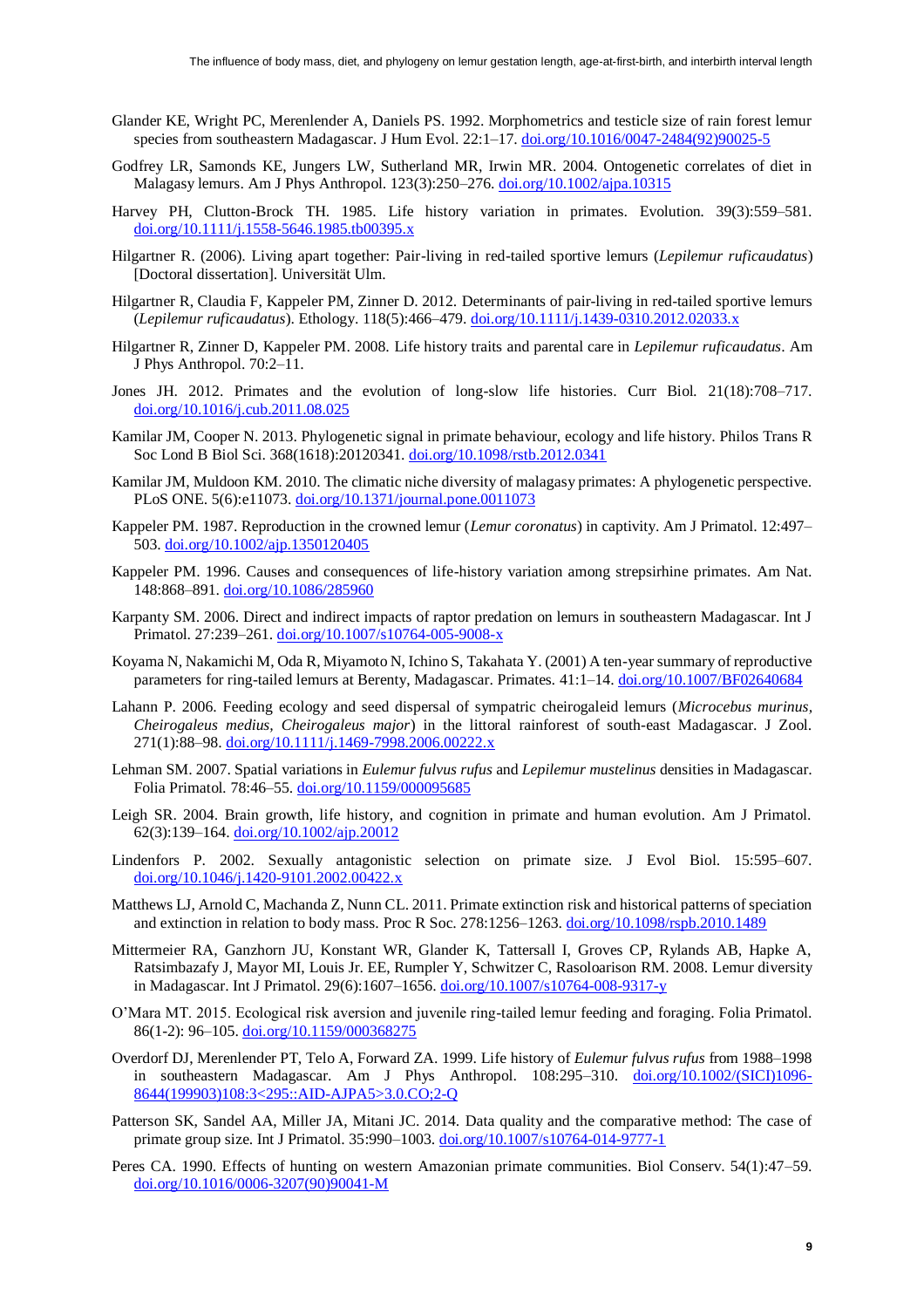- Pochron ST, Tucker WT, Wright PC. 2004. Demography, life history, and social structure in *Propithecus diadema edwardsi* from 1986-2000 in Ranomafana National Park, Madagascar. Am J Phys Anthropol. 125:61–72. [doi.org/10.1002/ajpa.10266](https://doi.org/10.1002/ajpa.10266)
- Pollock JJ. 1979. Spatial distribution and ranging behavior in lemurs. In: GA Doyle, RD Martin, editors. The study of prosimian behavior. New York: Academic Press. pp. 359–410. [doi.org/10.1016/B978-0-12-222150-](https://doi.org/10.1016/B978-0-12-222150-7.50014-3) [7.50014-3](https://doi.org/10.1016/B978-0-12-222150-7.50014-3)
- Purvis A, Harvey PH. 1995. Mammal life-history evolution: A comparative test of Charnov's model. J Zool. 237(2):259–283[. doi.org/10.1111/j.1469-7998.1995.tb02762.x](https://doi.org/10.1111/j.1469-7998.1995.tb02762.x)
- Richard AF. 1978. Behavioral variation: Case study of a Malagasy lemur. New Jersey: Asociated University **Press**
- Richard AF, Dewar RE, Schwartz M, Ratsirarson J. 2002. Life in the slow lane? Demography and life histories of male and female sifaka (*Propithecus verreauxi verreauxi*). J Zool. 256(4):421–436. [doi.org/10.1017/S0952836902000468](https://doi.org/10.1017/S0952836902000468)
- Richard AF, Rakotomanga P, Schwartz M. 1991. Demography of *Propithecus verreauxi* at Beza Mahafaly, Madagascar: Sex ratio, survival, and fertility, 1984–1988. Am J Phys Anthropol. 84:307–322. [doi.org/10.1002/ajpa.1330840307](https://doi.org/10.1002/ajpa.1330840307)
- Roof KA, Hopkins WD, Izard MK, Hook M, Schapiro SJ. 2005. Maternal age, parity, and reproductive outcome in captive chimpanzees (*Pan troglodytes*). Am J Primatol. 67(2):199–207. [doi.org/10.1002/ajp.20177](https://doi.org/10.1002/ajp.20177)
- Ross CA. 1989. Life-history strategies of primates [Doctoral thesis]. University College London.
- Ross C. 1992. Basal metabolic rate, body weight and diet in primates: An evaluation of the evidence. Folia Primatol*.* 58(1):7–23. [doi.org/10.1159/000156602](https://doi.org/10.1159/000156602)
- Schmid J, Ganzhorn JU. 2009. Optional strategies for reduced metabolism in gray mouse lemurs. Naturwissenschaften*.* 96(6):737–741. [doi.org/10.1007/s00114-009-0523-z](https://doi.org/10.1007/s00114-009-0523-z)
- Schmid J, Ruf T, Heldmaier G. 2000. Metabolism and temperature regulation during daily torpor in the smallest primate, the pygmy mouse lemur (*Microcebus myoxinus*) in Madagascar. J Comp Physiol B. 170:59–68. [doi.org/10.1007/s003600050008](https://doi.org/10.1007/s003600050008)
- Schwitzer C, Mittermeier R, Johnson S, Donati G, Irwin M. 2014. Averting lemur extinctions amid Madagascar's political crisis. Science. 343(6173):824–843. [doi.org/10.1126/science.1245783](https://doi.org/10.1126/science.1245783)
- Sibly RM, Brown JH. 2007. Effects of body size and lifestyle on evolution of mammal life histories. Proc Natl Acad Sci USA. 104(45):17707–17712. [doi.org/10.1073/pnas.0707725104](https://doi.org/10.1073/pnas.0707725104)
- Smith RJ, Jungers WL. 1997. Body mass in comparative primatology. J Hum Evol. 31:523–559. [doi.org/10.1006/jhev.1996.0122](https://doi.org/10.1006/jhev.1996.0122)
- Snodgrass JJ, Leonard WL, Robertson ML. 2007. Primate bioenergetics: An evolutionary perspective. In: MJ Ravosa, M Dagosto, editors. Primate origins: Adaptations and evolution. New York: Springer. pp. 703–737. [doi.org/10.1007/978-0-387-33507-0\\_20](https://doi.org/10.1007/978-0-387-33507-0_20)
- Stearns SC. 1983. The influence of size and phylogeny on patterns of covariation among life-history traits in the mammals. Nordic Society Oikos. 41(2):173–187. [doi.org/10.2307/3544261](https://doi.org/10.2307/3544261)
- Stranger K, Coffman BS, Izard MK. 1995. Reproduction in Coquerel's dwarf lemur (*Mirza coquereli*). Am J Primatol. 36:223–237. [doi.org/10.1002/ajp.1350360306](https://doi.org/10.1002/ajp.1350360306)
- Sussman RW. 1991. Demography and social organization of free-ranging *Lemur catta* in the Beza Mahafaly Reserve, Madagascar. Am J Phys Anthropol. 84:43–58. [doi.org/10.1002/ajpa.1330840105](https://doi.org/10.1002/ajpa.1330840105)
- Tan CL. 1999. Group composition, home range size and diet of three sympatric bamboo lemur species (genus *Hapalemur*) in Ranomafana National Park, Madagascar. Int J Primatol. 20:547–566. [doi.org/10.1023/A:1020390723639](https://doi.org/10.1023/A:1020390723639)
- Viguier B. 2004. Functional adaptations in the craniofacial morphology of Malagasy primates: Shape variations associated with gummivory in the family Cheirogaleidae. Ann Anat. 186(5-6):495–501. [doi.org/10.1016/S0940-9602\(04\)80093-1](https://doi.org/10.1016/S0940-9602(04)80093-1)
- Wallace GL, Paquette LB, Glander KE. 2016. A comparison of activity patterns for captive *Propithecus tattersalli* and *Propithecus coquereli*. Zoo Biol. 35:128–136. [doi.org/10.1002/zoo.21258](https://doi.org/10.1002/zoo.21258)